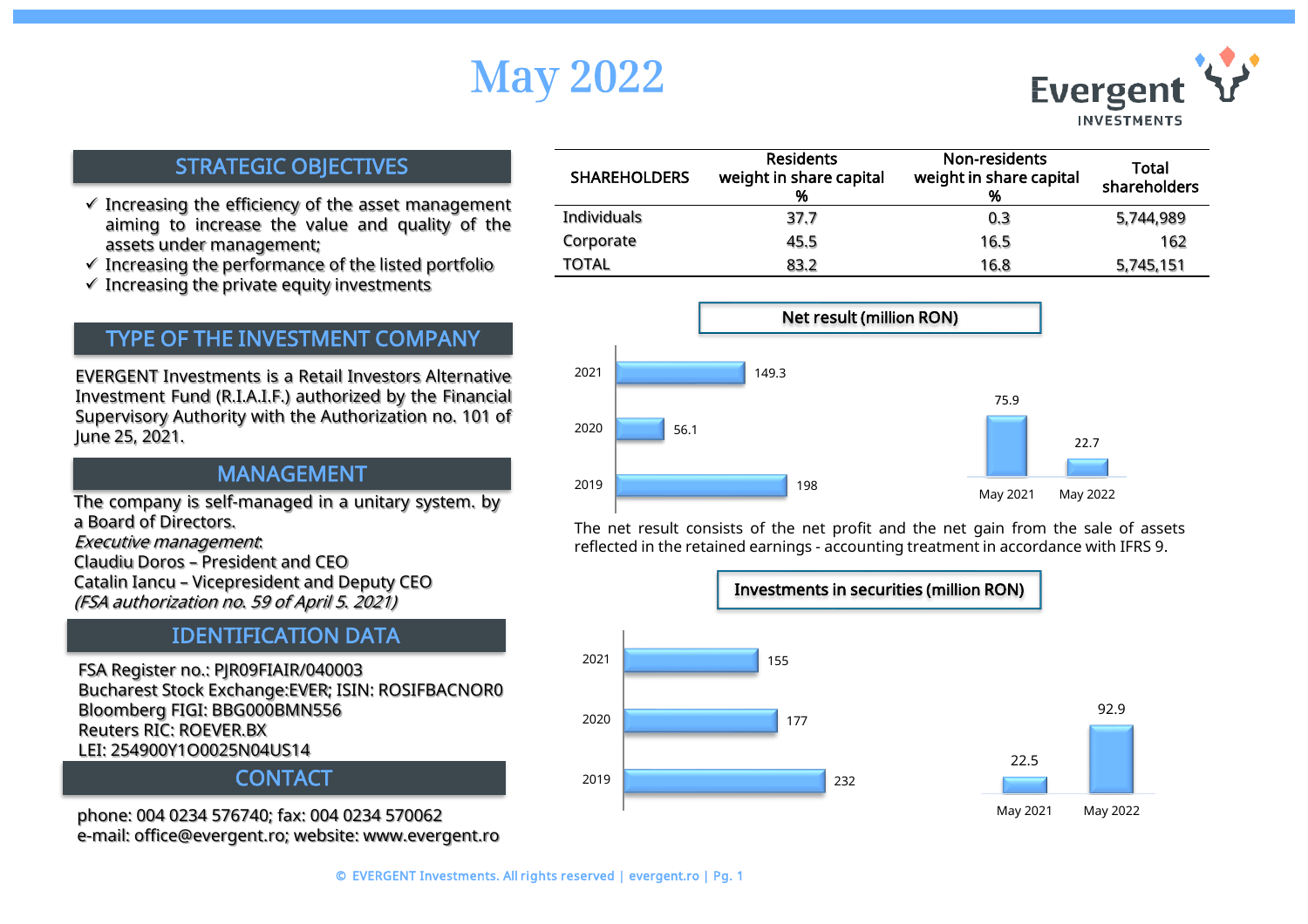# Assets under management

## VALUES / STRUCTURE

| Number of shares     |        | 981.213.051   |                                  |
|----------------------|--------|---------------|----------------------------------|
|                      |        | <b>RON</b>    | EUR*                             |
| Fair value           |        | 0.1           | 0.02                             |
| <b>Share Capital</b> |        | 98,121,305    | 19,850,557                       |
| Market cap           |        | 1,118,582,878 | 226,296,354                      |
| <b>Total Assets</b>  |        | 2,535,668,994 | 512,981,791                      |
| Net Assets Value     |        | 2,309,393,067 | 467,204,748                      |
|                      |        |               | *EUR/RON = $4.9430$ (www.bnr.ro) |
| RON/share            | Mar    | Apr           | May                              |
|                      | 2022   | 2022          | 2022                             |
| NAV/share**          | 2.4650 | 2.4000        | 2.4199                           |
| <b>Price EVER</b>    | 1.2200 | 1.2200        | 1.1400                           |
| Discount %           | 52     | 51            | 53                               |

\*\* The number of shares used in the calculation of the NAV/share [954,342,305] has resulted by decreasing from the total number of shares the shares acquired under the ongoing buyback program / public share buyback offer *(according to the applicable requiations)*.

| <b>ASSETS STRUCTURE</b>               | % of total<br>assets |
|---------------------------------------|----------------------|
| Shares, of which                      | 82.0                 |
|                                       |                      |
| listed                                | 72.5                 |
| • unlisted                            | 9.5                  |
| Non - UCITS Securities (fund units)   | 11.9                 |
| Monetary instruments (deposits. cash) | 3.3                  |
| Other assets                          | 2 R                  |

| <b>SECTOR EXPOSURE</b><br>(share portfolio) | % of total assets |
|---------------------------------------------|-------------------|
| Financial                                   | 43.1              |
| Energy                                      | 17.8              |
| Manufacturing                               | 8.5               |
| Real estate                                 | 6.6               |
| Other                                       | 60                |

| <b>TOP COMPANIES</b>      | Weight $> 1\%$<br>of total assets |
|---------------------------|-----------------------------------|
| BANCA TRANSILVANIA        | 38.1                              |
| ROMGAZ                    | 13.4                              |
| <b>AEROSTAR</b>           | 7.2                               |
| BRD                       | 3.3                               |
| PROFESSIONAL IMO PARTNERS | 2.4                               |
| STRAULESTI LAC ALFA       | 2.2                               |
| <b>OMV PETROM</b>         | 2.2                               |
| <b>AGROINTENS</b>         | 2.0                               |
| <b>EVER IMO</b>           | 1.8                               |
| EVERLAND                  | 1.8                               |
| NUCLEARELECTRICA          | 1.6                               |
| TRANSILVANIA INVESTMENTS  | 1.2                               |
| TOTAL                     | 77.2                              |



## PERFORMANCE / RISK INDICATORS

#### Returns: EVER NAV/share. EVER share. BET FI

| <b>Returns</b> on<br>May 2022 (%) | <b>EVER</b><br>Share | BET-FI  | <b>EVER</b><br>NAV/share |
|-----------------------------------|----------------------|---------|--------------------------|
| 1 M                               | $-6.56$              | $-1.09$ | 0.83                     |
| 3 M                               | $-3.80$              | 1.01    | $-1.07$                  |
| 6 M                               | $-10.24$             | $-3.04$ | 2.01                     |
| 12 M                              | $-17.09$             | 2.60    | 8.64                     |
|                                   |                      |         |                          |

| Risk Analysis (1Y. daily series): EVER share / BET-<br>Fī |                   |               |
|-----------------------------------------------------------|-------------------|---------------|
| Indicator                                                 | <b>EVER share</b> | <b>BET-FI</b> |
| Annualized<br>volatility (%)                              | 25.97             | 13.30         |
| Beta                                                      | በ.96              | 1.00          |

 $\checkmark$  The 20-day VaR (historical method) on total assets exposed to market risk is 13,41%, within the internal limit approved for the market risk profile assumed – medium risk (25%).